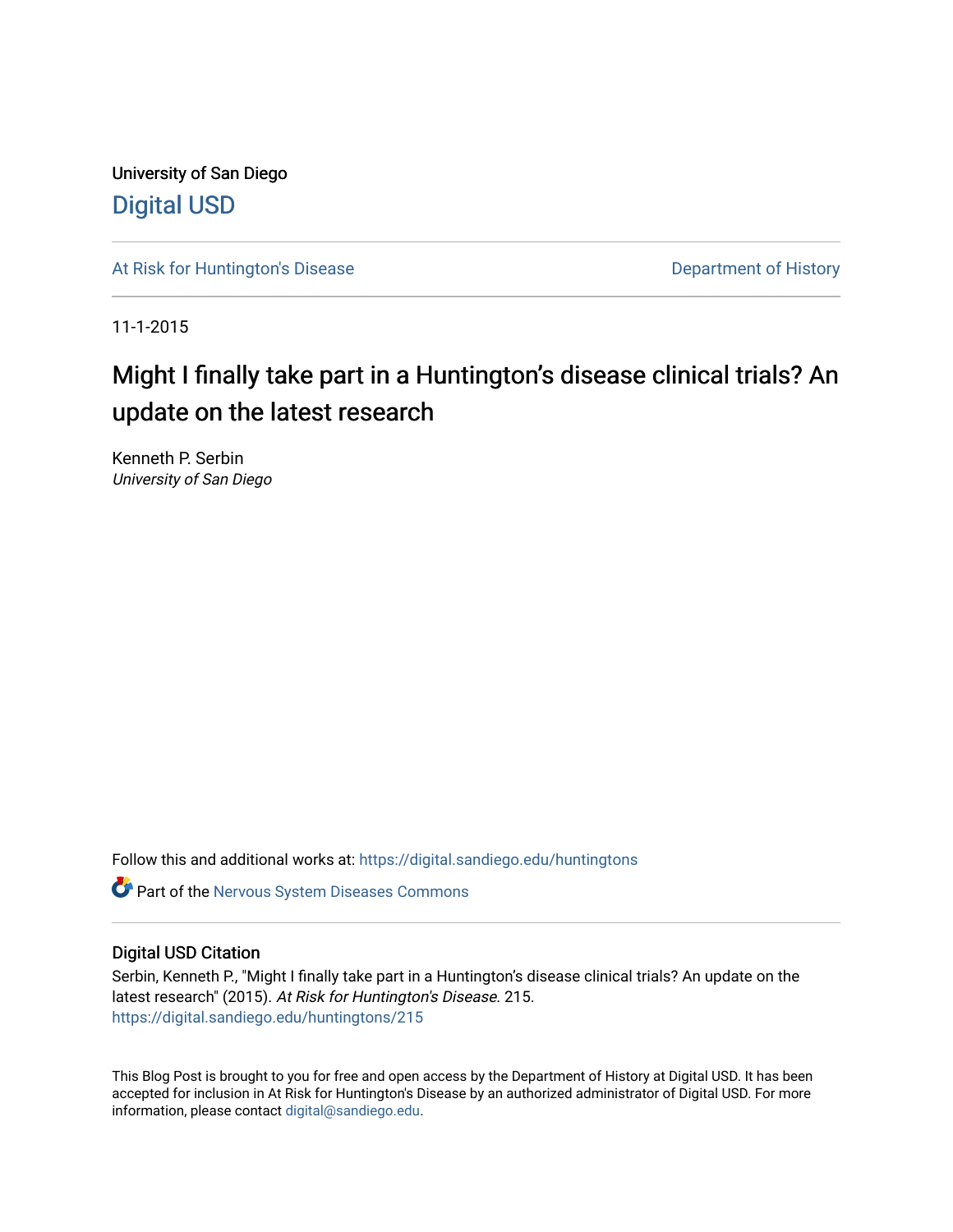#### More [Create Blog](https://www.blogger.com/home#create) [Sign In](https://www.blogger.com/)

# [At Risk for Huntington's Disease](http://curehd.blogspot.com/)

*HD is a genetically caused brain disorder that causes uncontrollable bodily movements and robs people's ability to walk, talk, eat, and think. The final result is a slow, ugly death. Children of parents with HD have a 50-50 chance of inheriting the disease. There is no cure or treatment.*

# Blog Archive

- $\blacktriangleright$  [2021](http://curehd.blogspot.com/2021/) (12)
- $2020(16)$  $2020(16)$
- $2019(19)$  $2019(19)$
- $\blacktriangleright$  [2018](http://curehd.blogspot.com/2018/) (16)
- $2017(14)$  $2017(14)$
- $2016(13)$  $2016(13)$
- $\sqrt{2015(24)}$  $\sqrt{2015(24)}$  $\sqrt{2015(24)}$ 
	- [►](javascript:void(0)) [December](http://curehd.blogspot.com/2015/12/) (3)
	- [▼](javascript:void(0)) [November](http://curehd.blogspot.com/2015/11/) (2)

With more [Huntington's](http://curehd.blogspot.com/2015/11/with-more-huntingtons-disease-clinical.html) disease clinical trials, v... Might I finally take part

in a [Huntington's](http://curehd.blogspot.com/2015/11/might-i-finally-take-part-in.html) diseas...

- [►](javascript:void(0)) [October](http://curehd.blogspot.com/2015/10/) (2)
- [►](javascript:void(0)) [September](http://curehd.blogspot.com/2015/09/) (3)
- $\blacktriangleright$  [August](http://curehd.blogspot.com/2015/08/) (1)
- $\blacktriangleright$  [July](http://curehd.blogspot.com/2015/07/) (1)
- $\blacktriangleright$  [June](http://curehd.blogspot.com/2015/06/) (1)
- $\blacktriangleright$  [May](http://curehd.blogspot.com/2015/05/) (3)
- $\blacktriangleright$  [April](http://curehd.blogspot.com/2015/04/) (2)
- $\blacktriangleright$  [March](http://curehd.blogspot.com/2015/03/)  $(1)$
- [►](javascript:void(0)) [February](http://curehd.blogspot.com/2015/02/) (3)
- $\blacktriangleright$  [January](http://curehd.blogspot.com/2015/01/) (2)
- $\blacktriangleright$  [2014](http://curehd.blogspot.com/2014/) (24)
- $2013(30)$  $2013(30)$
- [►](javascript:void(0)) [2012](http://curehd.blogspot.com/2012/) (26)
- $\blacktriangleright$  [2011](http://curehd.blogspot.com/2011/) (33)
- $\blacktriangleright$  [2010](http://curehd.blogspot.com/2010/) (26)
- $\blacktriangleright$  [2009](http://curehd.blogspot.com/2009/) $(21)$
- $\blacktriangleright$  [2008](http://curehd.blogspot.com/2008/) $(7)$
- $\blacktriangleright$  [2007](http://curehd.blogspot.com/2007/) $(7)$
- $\blacktriangleright$  [2006](http://curehd.blogspot.com/2006/) (4)
- $\blacktriangleright$  [2005](http://curehd.blogspot.com/2005/) (17)

About Me **GENE [VERITAS](https://www.blogger.com/profile/10911736205741688185)** 

View my [complete](https://www.blogger.com/profile/10911736205741688185) profile

HD Links

# SUNDAY, NOVEMBER 01, 2015

# Might I finally take part in a Huntington's disease clinical trial? An update on the latest research

In the 20 years of my family's fight against Huntington's disease – we discovered my mom had HD the day after Christmas of 1995 – I felt this past week for the first time that I might have a chance to avoid its inevitable, mind-destroying symptoms.

On October 26, I learned about a new clinical trial aimed at rescuing brain cells from the degeneration caused by Huntington's.

Called "SIGNAL" (alternatively, VX15/2503 Treatment for Huntington's Disease), the trial will include asymptomatic carriers of the HD gene like me who are close to predicted age of onset. Made by the Rochester, NYbased biotech company Vaccinex,  $VX15/2503$  is a [monoclonal antibody,](http://www.bio.davidson.edu/molecular/MolStudents/01rakarnik/mab.html) a type of molecule essential in molecular biological research.

Monoclonal antibodies are used in various forms by companies such as Vaccinex to treat an increasing number of conditions such as [cancer](http://www.mayoclinic.org/diseases-conditions/cancer/in-depth/monoclonal-antibody/art-20047808). Vaccinex is also enrolling volunteers in a VX15/2503 trial for multiple sclerosis. Vaccinex believes the very same compound might help alleviate a host of other neurodegenerative diseases.

"The thought is that if we could give this drug early enough we can actually slow the progression of Huntington's, and that's really exciting," said Jody Corey-Bloom, M.D., Ph.D., the director of the Huntington's Disease Society of America [Center of Excellence](http://neurosciences.ucsd.edu/centers/huntingtons-disease/Pages/default.aspx) for Family Services and Research at the University of California, San Diego. She spoke to more than 50 people attending her annual HD research update presentation at the San Diego support group on October 26.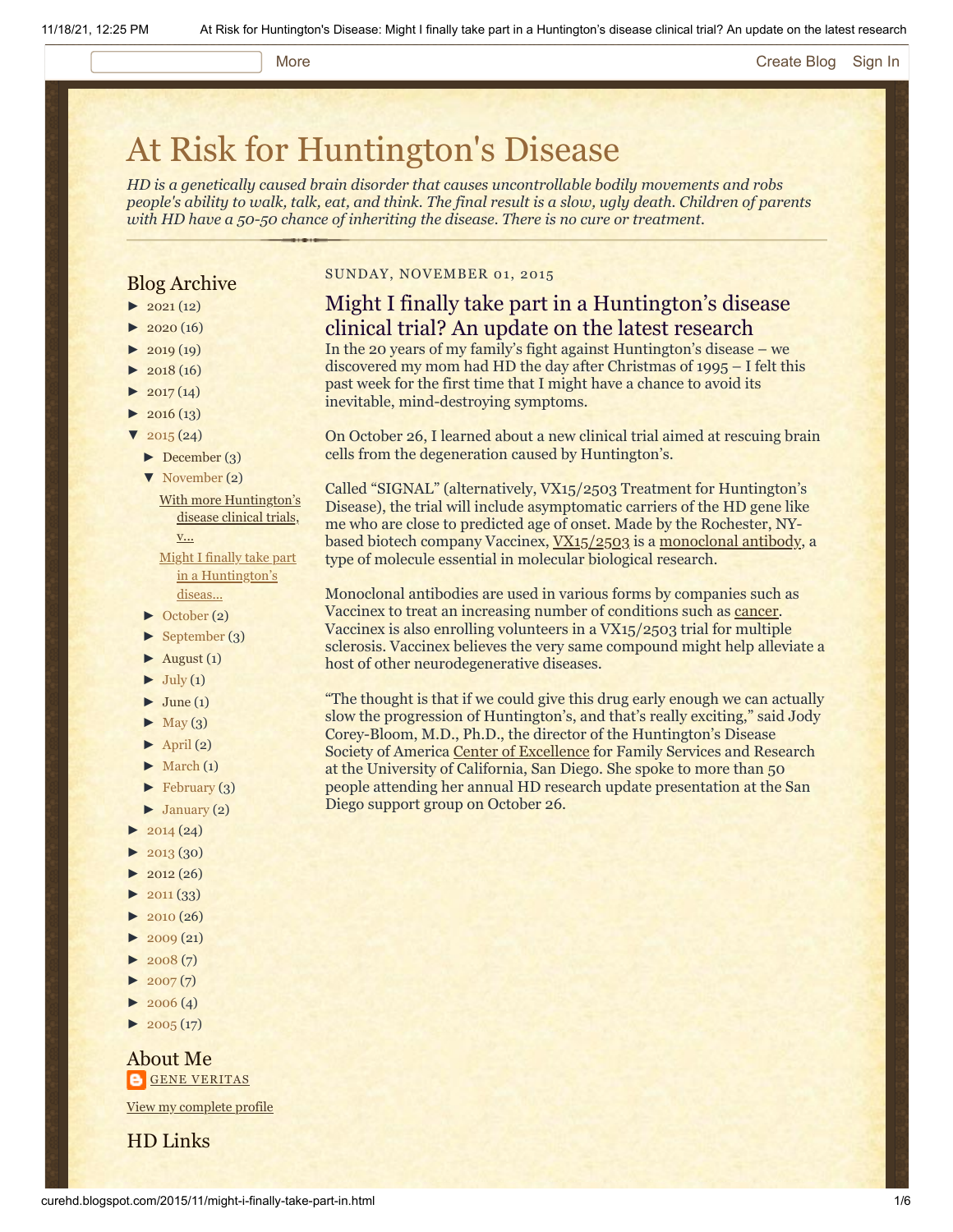11/18/21, 12:25 PM At Risk for Huntington's Disease: Might I finally take part in a Huntington's disease clinical trial? An update on the latest research

[Huntington's](http://www.hdsa.org/) Disease Society of America [International](http://www.huntington-assoc.com/) Huntington **Association** [Huntington's](http://hddrugworks.org/) Disease Drug **Works** [Huntington's](http://www.hdlighthouse.org/) Disease **Lighthouse [Hereditary](http://www.hdfoundation.org/) Disease** Foundation [Huntington's](http://www.hdac.org/) Disease Advocacy Center Thomas [Cellini Huntington's](http://www.ourtchfoundation.org/) **Foundation** HDSA Orange County (CA) **[Affiliate](http://www.hdsaoc.org/)** HD Free with [PGD!](http://www.hdfreewithpgd.com/) [Stanford](http://www.stanford.edu/group/hopes/) HOPES Earth Source [CoQ10,](http://www.escoq10.com/) Inc.

# HD Blogs and Individuals

Chris Furbee: [Huntingtons](http://www.huntingtonsdance.org/) **Dance** Angela F.: Surviving [Huntington's?](http://survivinghuntingtons.blogspot.com/) Heather's [Huntington's](http://heatherdugdale.angelfire.com/) Disease Page



*Jody Corey-Bloom, M.D., Ph.D. (photo by Gene Veritas)*

# **Aiming to halt progression, delay onset**

Dr. Corey-Bloom, who's provided research updates to the support group since 2005, kicked off this year's presentation with a review of the historic news on October 19 that HD patients in England had received the first dosing of an Isis Pharmaceuticals drug, ISIS-HTT $_{\rm{Rx}}$ , aimed at stopping the disease at its genetic roots. ISIS-HTT $_{\rm{Rx}}$  is an antisense oligonucleotide (ASO), an artificial strand of DNA ([click here](http://www.curehd.blogspot.com/2015/10/huntingtons-disease-patients-get-first.html) to read more).

SIGNAL, initiated in June, is the "biggest" news on the HD clinical trial field scene since the development of ASOs for use in HD, Dr. Corey-Bloom said. SIGNAL marks the first ever use of a monoclonal antibody in an HD clinical trial, she noted.

"So we're not just treating motor signs," she said of SIGNAL. "We're actually trying to slow the progression. And the reason is that this also belongs to a class of drugs that blocks inflammation in the brain in animal models. And so the hope is that we could either delay the onset or slow the progression."

VX15/2503 would help HD patients by reducing inflammation in the brain. Scientists primarily from the lab of world-renowned HD expert Michael Hayden, M.D., Ph.D., in collaboration with Vaccinex researchers, [published a breakthrough study in](http://www.ncbi.nlm.nih.gov/pubmed/25662335) April in the journal *Neurobiology of Disease* demonstrating how the use of a monoclonal antibody restored health in HD mice.

Vaccinex is one of a growing number of biotech and pharmaceutical companies that have delved into the search for HD treatments as research has greatly expanded.

As the scientist-written HD research site [HDBuzz](http://en.hdbuzz.net/188) noted last February, other investigators are seeking ways to use other antibodies in the quest for treatments.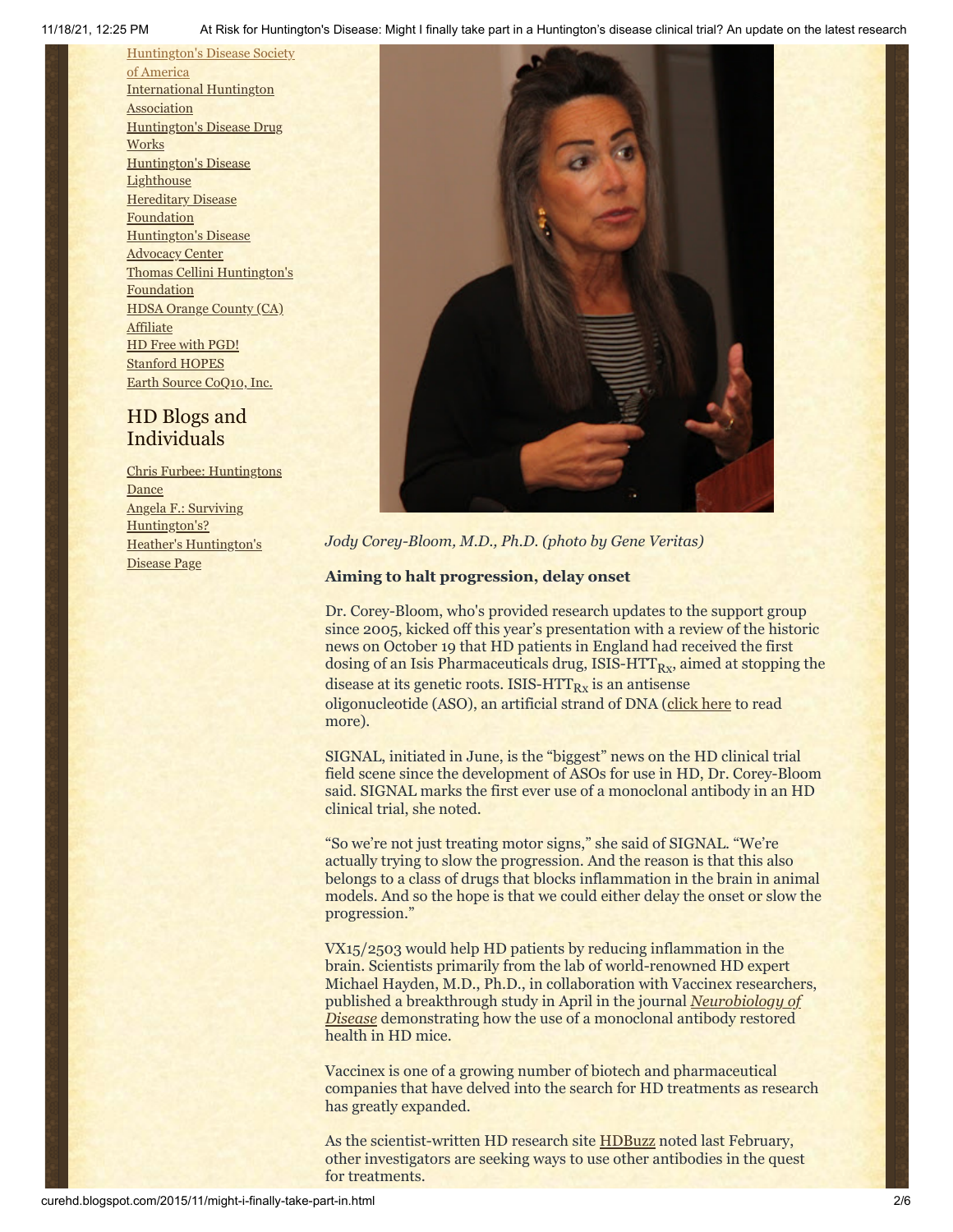You can watch Dr. Corey-Bloom's research update, which includes details on numerous other hopeful projects, in the video below.



[Update on Huntington's Disease Research 2015: A Presentation by Dr.](https://vimeo.com/143744711) Jody Corey-Bloom from [Gene Veritas](https://vimeo.com/user6019843) on [Vimeo.](https://vimeo.com/)

### **Including presymptomatic volunteers**

HD clinical trials have rarely included presymptomatic people because of ethical concerns and the inability of science to measure a meaningful effect.

However, SIGNAL includes presymptomatic individuals for several reasons, in part because ways of detecting and interpreting the symptoms have become ever more effective, Dr. Corey-Bloom explained.

"You have to be gene-positive, but you don't even have to have a diagnosis, because they believe that the drug itself is not going to hurt you," she said, adding that the current stage of the SIGNAL trial (Phase II) is primarily to confirm its safety. (Later a Phase III would test the drug's efficacy.)

SIGNAL will evaluate changes in participants' brains using "very unique, very high-level, high-quality imaging," she said. "They're doing very special [PET](https://www.nlm.nih.gov/medlineplus/ency/article/003827.htm) studies, and they're also doing very special MRI studies, DTI, [diffusion tensor imaging,](http://curehd.blogspot.com/2009/10/experiment-and-death.html) and so just a lot of very, very special techniques that are being orchestrated by the Massachusetts General Hospital and [researcher] [Diana Rosas.](http://www.massgeneral.org/neurology/researcher_profiles/rosas_herminia.aspx)"

## **Measuring the effects**

One attendee asked specifically how a presymptomatic individual would know whether onset had been delayed.

"I think the imaging data is going to be really compelling," Dr. Corey-Bloom said, noting that previous research has abundantly demonstrated changes in the brain a decade or more before onset, as well as precise measurements in those changes over time. "I think they're going to be able to tell that it isn't declining the way people who aren't being treated is declining.[…] If you're in the early stages and stay there, that would be pretty impressive, too."

Involving 36 volunteers at 13 sites across the country, SIGNAL will deliver VX15/2503 intravenously once per month over twelve months in one group and over 18 months in a second group. Dr. Corey-Bloom, whose Center of Excellence enrolled the first patient in SIGNA, said that each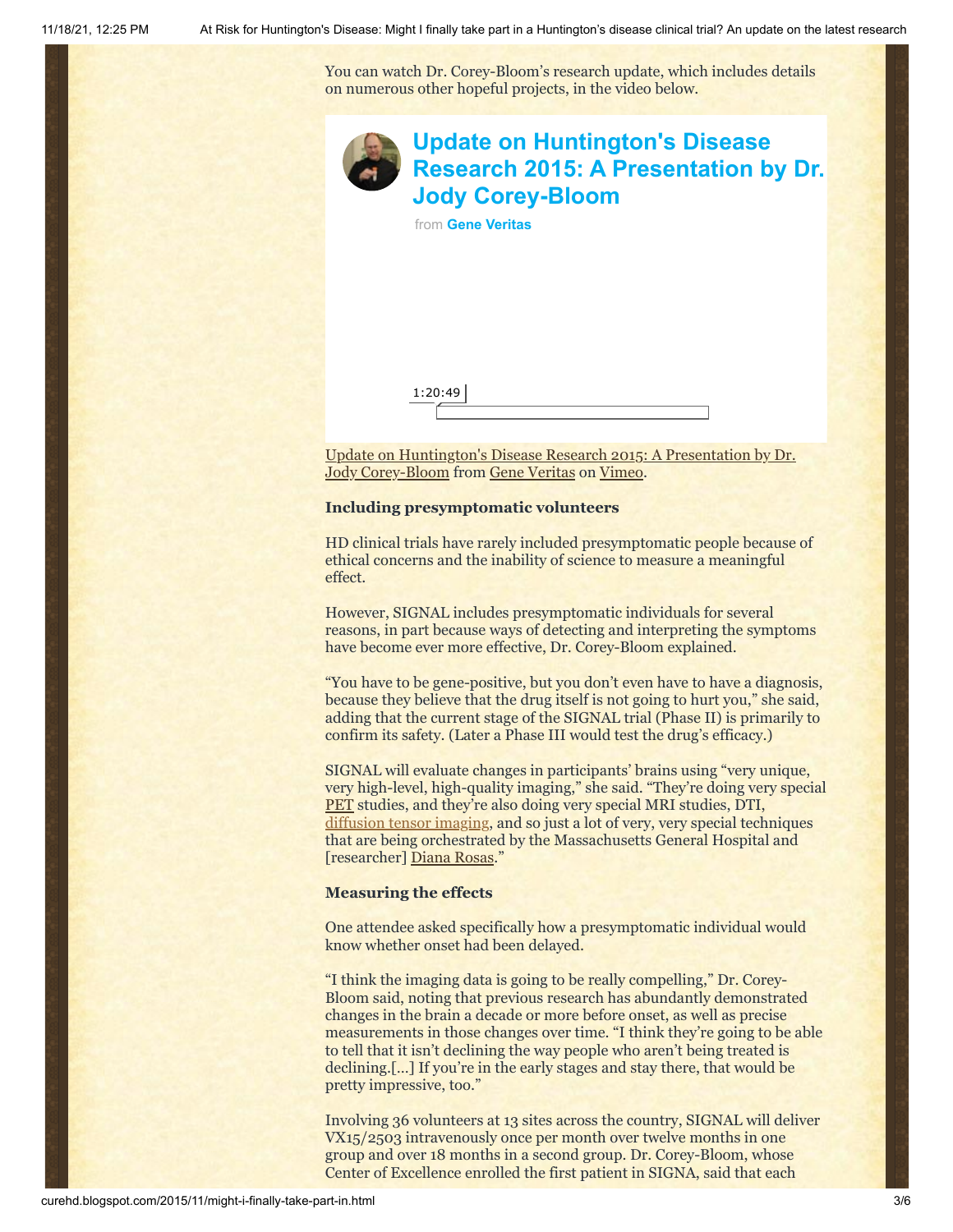11/18/21, 12:25 PM At Risk for Huntington's Disease: Might I finally take part in a Huntington's disease clinical trial? An update on the latest research

infusion would last about an hour. ([Click here](https://www.clinicaltrials.gov/ct2/show/NCT02481674?term=huntington%27s+disease&rank=61) for the official details of the trial, which will be administered by the [Huntington Study Group](http://huntingtonstudygroup.org/current-clinical-trials/signal-trial/) [HSG]). The HSG just completed its 2015 meeting, held October 21-24 in Tampa, FL.

Further information about SIGNAL in the San Diego region is available at 858-246-1254.

### **Confidence, but….**

I will call that number very soon to learn more about my eligibility and the risks involved.

I tested positive for HD in 1999, and my mother died of the disorder in 2006 at the age of 68 after a two-decade battle. I'm almost 56, a stage where my mother already had involuntary movements and suffered from cognitive loss.

After attending the HD support group and seeing symptomatic friends, I'm always worried about onset.

Dr. Corey-Bloom's recap of the good news about the long-awaited Isis clinical trial left me with a feeling of confidence that *someday* we will defeat HD – but perhaps not in time to stop my onset. The Isis trial does not include presymptomatic individuals, and, even if successful, it could take five, ten, perhaps even 20 years for the approach to have a significant impact on the disease.

### **Wishing for a 'normal' life**

However, after hearing about SIGNAL for the first time, a flood of new emotions began to pour over me.

I immediately felt hope for my friend [Sharon Shaffer,](http://curehd.blogspot.com/2014/12/sharons-inspirational-journey-with.html) my HD sister, and other HD-affected individuals in the audience.



*Sharon Shaffer and mother Fran Walker (photo by Gene Veritas)*

I awoke at 3:45 the next morning full of energy. Unable to sleep again, I worked on processing the video of Dr. Corey-Bloom's talk.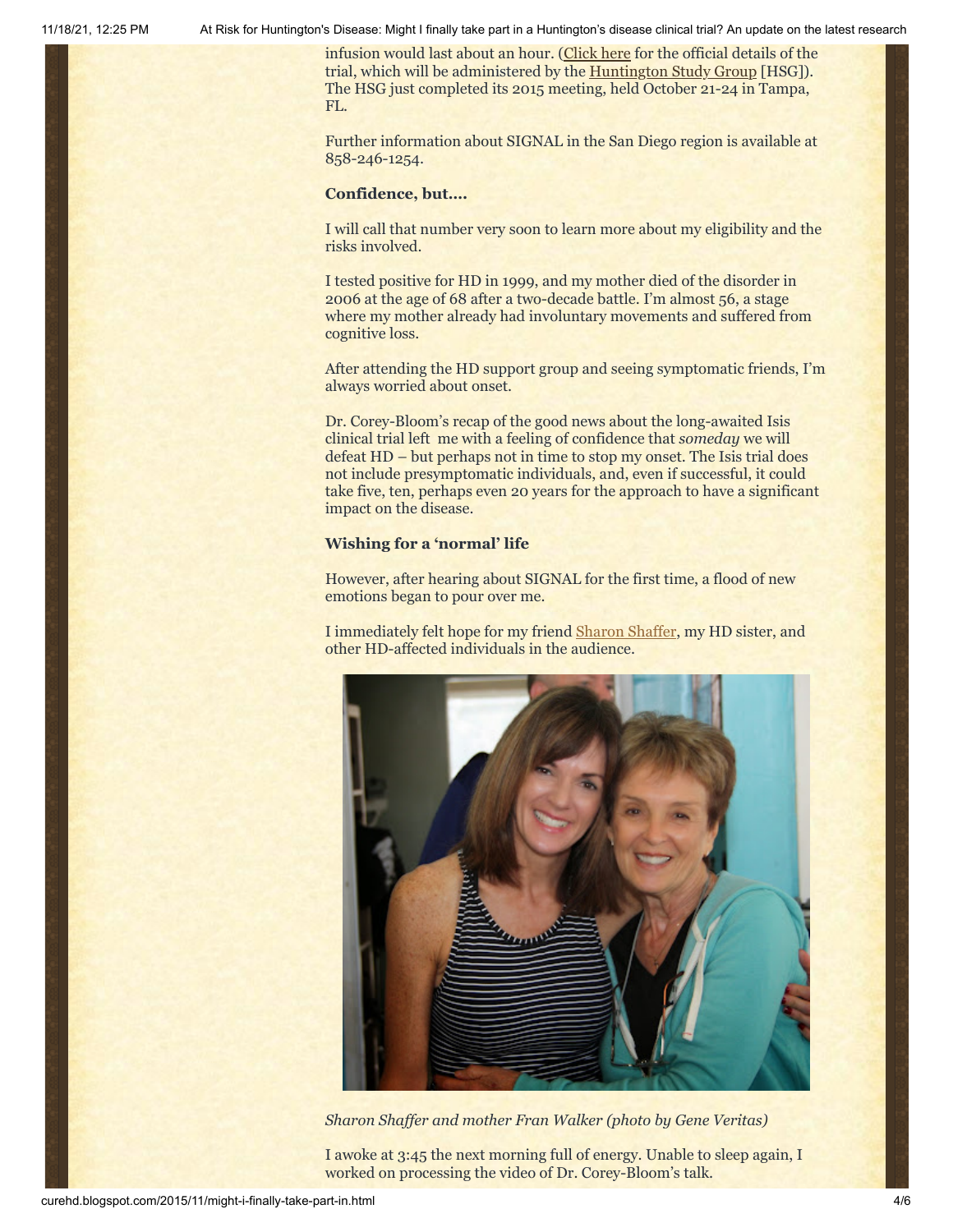"My 20th year attending support group – what a difference!" I wrote in my notes. "Treatments and trials, people asking questions about real scenarios, not just long-off hypotheses. PLUS: I learned of a trial that I can maybe take part in and see symptoms prevented. What if my career can be 'normal' and my life 'normal'?"

I've hardly ever had such positive thoughts, although I recognize that I am extremely lucky to have remained asymptomatic this long.

#### **Risks vs. benefits**

My wife, who has seen so many of her own plans dashed because of HD, was pleased to hear about SIGNAL.

She hopes every day for a treatment to save me, as well as others, from the devastation she witnessed in my mother.

As I gather more information in the coming weeks, and if I am eligible to participate in SIGNAL, I will weigh risks and benefits with her, my physicians, and members of the HD community.

My immediate concerns: could VX15/2503 cause harmful side effects or even trigger HD? Would participation somehow prevent me from taking part in other trials in the future?

#### **'Unimaginable scenarios'**

Regardless of my participation, I will follow this project with keen interest – as surely will the rest of the HD community.

As with the Isis compound, there is no guarantee VX15/2503 will work.

However, it is yet another shot on goal in the search for effective treatments. The more shots, the better the chance of success.

The HD community can now envision scenarios unimaginable 20 years ago. That's significant progress.

 $M$ 

စ

Posted by Gene [Veritas](https://www.blogger.com/profile/03599828959793084715) at [12:13](http://curehd.blogspot.com/2015/11/might-i-finally-take-part-in.html) AM ≻€

Labels: [antibody](http://curehd.blogspot.com/search/label/antibody) , [clinical](http://curehd.blogspot.com/search/label/clinical%20trials) trials , [Huntington's](http://curehd.blogspot.com/search/label/Huntington%27s%20disease) disease , [inflammation](http://curehd.blogspot.com/search/label/inflammation) , Isis [Pharmaceuticals](http://curehd.blogspot.com/search/label/Isis%20Pharmaceuticals) , Jody [Corey-Bloom](http://curehd.blogspot.com/search/label/Jody%20Corey-Bloom) , [monoclonal](http://curehd.blogspot.com/search/label/monoclonal%20antibody) antibody , [mother](http://curehd.blogspot.com/search/label/mother) , [onset](http://curehd.blogspot.com/search/label/onset) , [presymptomatic](http://curehd.blogspot.com/search/label/presymptomatic) , [research](http://curehd.blogspot.com/search/label/research) , [SIGNAL](http://curehd.blogspot.com/search/label/SIGNAL) , [symptoms](http://curehd.blogspot.com/search/label/symptoms) , [treatments](http://curehd.blogspot.com/search/label/treatments) , [Vaccinex](http://curehd.blogspot.com/search/label/Vaccinex) , [VX15/2503](http://curehd.blogspot.com/search/label/VX15%2F2503)

# 2 comments:



**[Unknown](https://www.blogger.com/profile/08344530959544546220) said...** Dear Ken,

> SIGNAL is indeed exciting news! Gary and I continue to send our most positive thoughts and warmest wishes your way. We are sure that you will make the optimal decision as to whether you will take part in the clinical trial, and we remain steadfastly in your corner in your fight against HD! We are also convinced that life is full of miracles and, with the aid of scientific breakthroughs, you will be able to fend off this disease and be the ultimate winner!

8:00 AM, [November](http://curehd.blogspot.com/2015/11/might-i-finally-take-part-in.html?showComment=1446480039502#c3823443430501750680) 02, 2015

# **[Unknown](https://www.blogger.com/profile/04035120869119959544) said...**